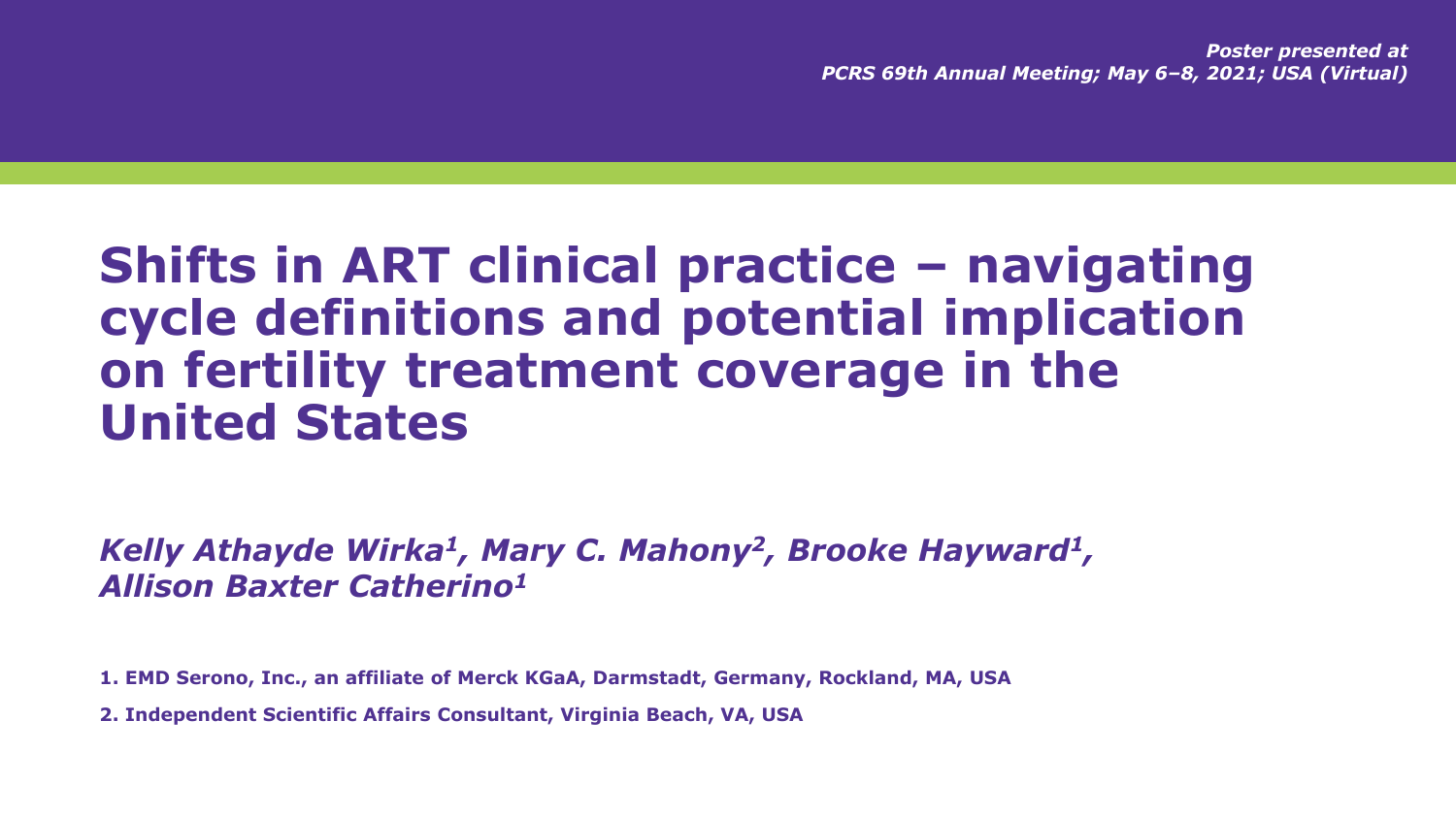

- Assisted reproductive technology (ART) is defined as all treatments that include the handling of gametes/embryos
- *In vitro* fertilization (IVF) is the most common type of ART and, at its inception, simply included ovarian stimulation to oocyte retrieval (OR), sperm insemination of oocytes, and early developed embryo(s) transfer (ET)
- Contemporary ART now involves additional clinical procedures as well as emerging laboratory technologies (extended culture, vitrification, pre-implantation genetic testing [PGT]) incorporated into the IVF cycle
- Alternative "add-ons" have also been offered to patients as an attempt to maximize chances of treatment success<sup>1</sup>
- The Society for Assisted Reproductive Technology (SART) approaches "cycles" as any initiated ORs, frozen ETs (FETs), frozen egg thawing, and canceled cycles
- Understanding how the treatment landscape shifts and how utilization differs for these different types of cycles, as well as their varying costs/outcomes, is crucial for employers, payer groups, and public policy makers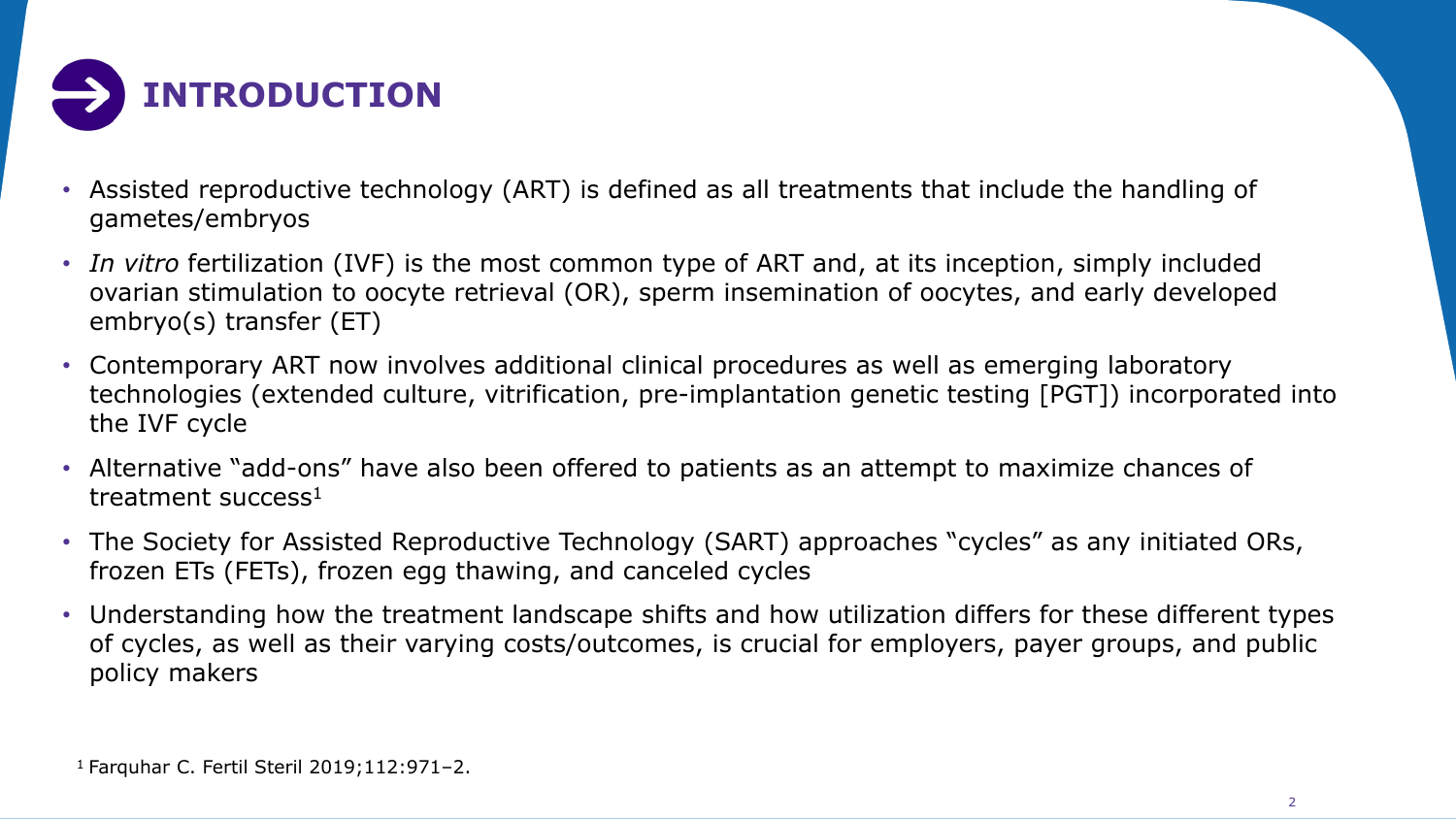

**Identify clinical practice shifts over time and potential implications on fertility treatment coverage in the United States**



- A descriptive review of the SART database<sup>2</sup> was conducted, including 6 years of available data (2014–2019)
- The following cycle variables were temporally compared: total number of cycles initiated including ORs (autologous/egg donor: fresh/banked, egg/embryo fertility preservation), FETs, PGT cycles (OR/ETs from biopsied embryos), and canceled cycles
- Shifting clinical practice was described by number of cycles, actual year-over-year (YOY) percent change, and average percent change per year over the 6-year period

<sup>2</sup> Society for Assisted Reproductive Technology. Available at [https://www.sart.org](https://www.sart.org/).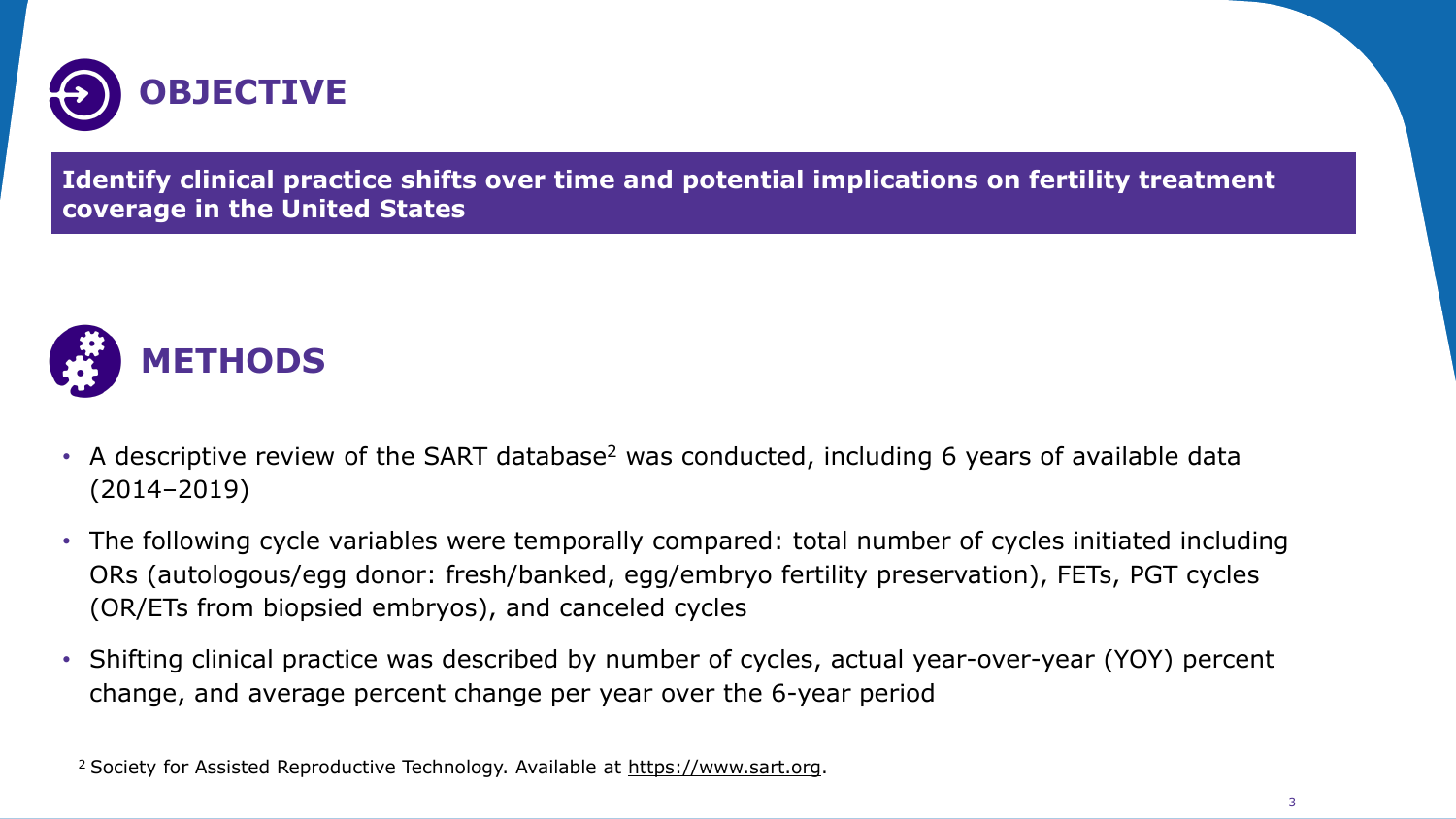

- The total number of cycles initiated in the US increased by an average of 9.2% per year, from 189,347 to 293,672 cycles (2014–2019)
- FET cycles represented the majority of all ETs from 2017 to 2019. The percentage of canceled cycles was similar across the studied years, averaging 8.7% of the total cycles initiated per year



#### **All cycles initiated**

a First ET: within 1 year of OR.

بالمقابل

- - 0-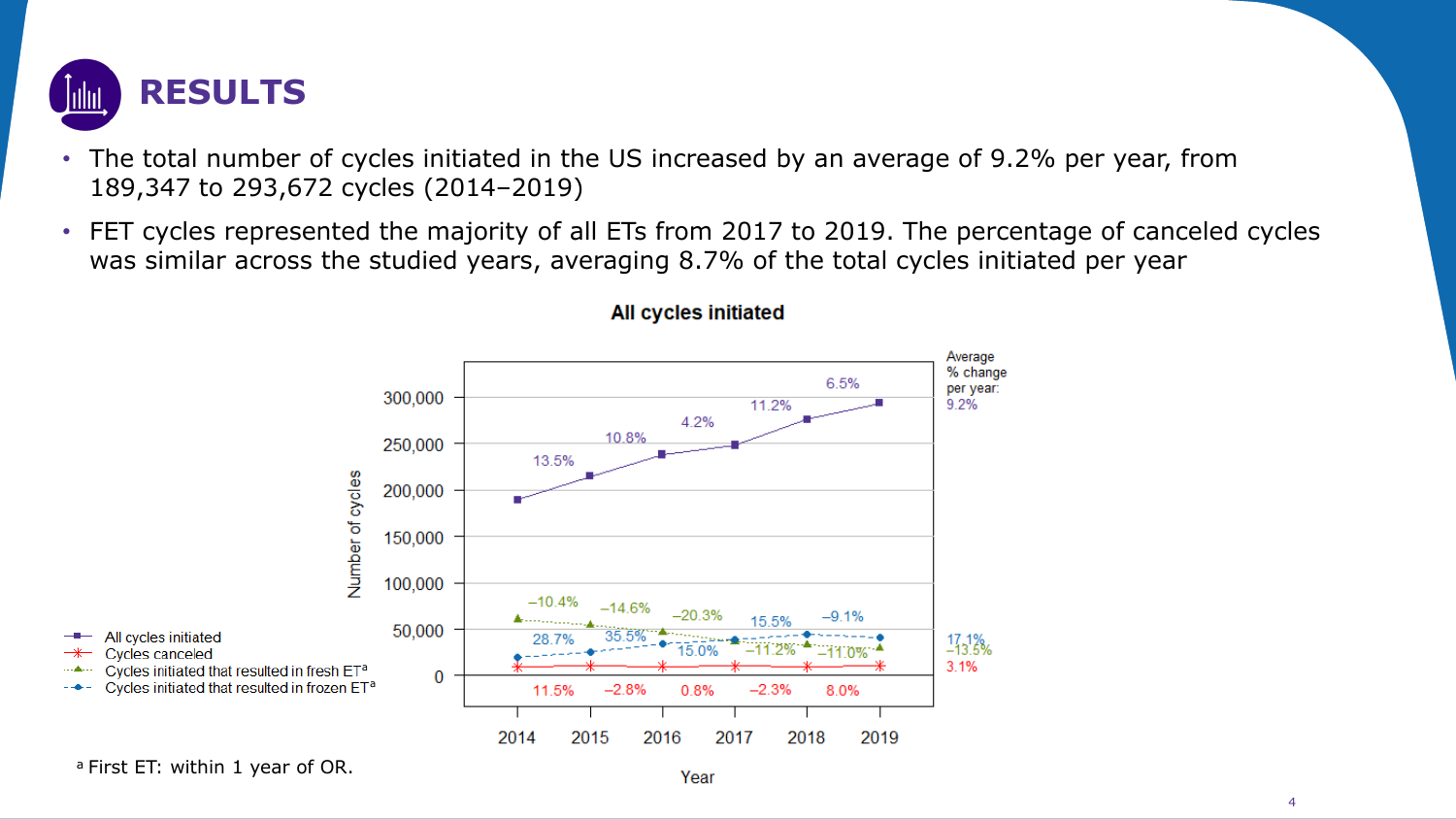

• ORs increased by an average of 5.8% per year (2014–2019), with lower YOY growth from 2018 to 2019 compared with 2017 to 2018 (2.9% vs 9.6%, respectively)



#### All oocyte retrieval (OR) cycles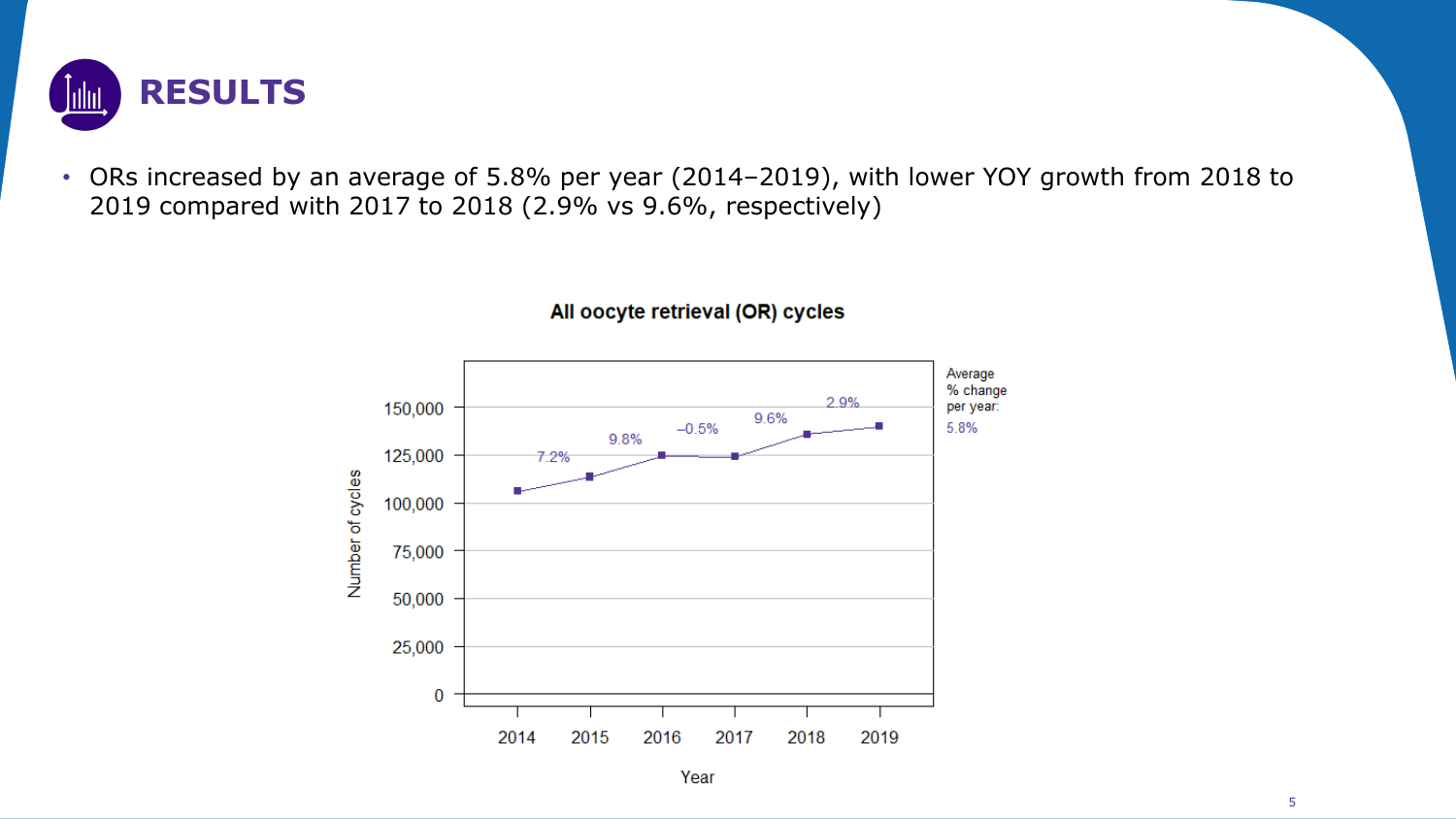

- PGT inclusion in ART cycles had an average utilization increase of 35.8% per year from 15,859 to 51,887 retrievals (2014–2019). The rate of increase in PGT cycles slowed for each of the five YOY timeframes, from a 70.6% increase (2014–2015) to a 14.7% increase (2018–2019)
- Similarly, FET cycle utilization increased at an average rate of 13.9% per year (2014–2019) but had a decrease in YOY growth, from a 20.8% increase (2014–2015) to a 3.4% increase (2018–2019)



#### **Additional IVF technologies**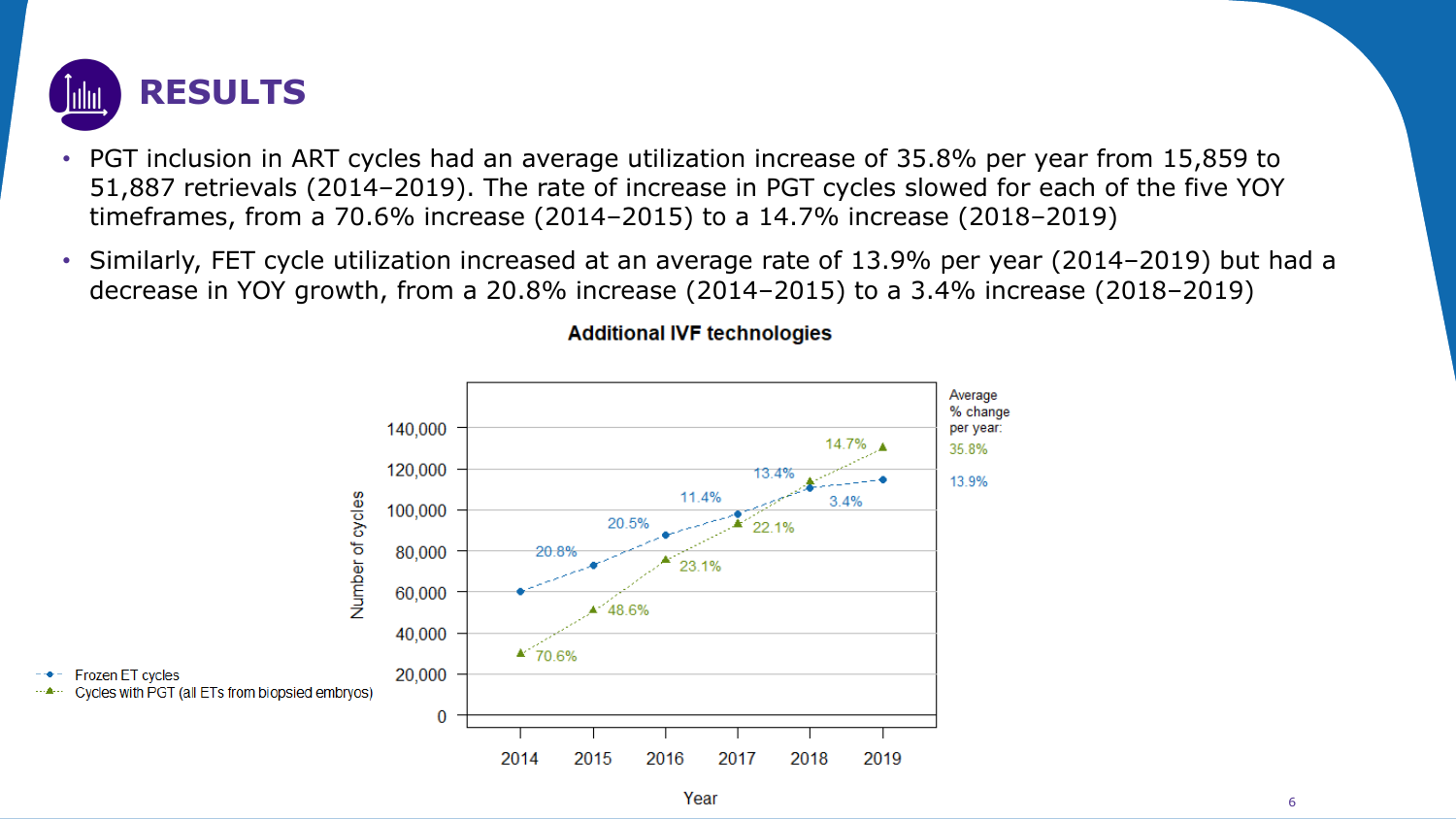

• Of note, OR autologous use, the initial type of ART OR cycle, only increased by an average of 2.8% per year; this included declines of 2.8% from 2016 to 2017 and of 1.1% from 2018 to 2019



**Autologous OR cycles** 

```
Year
```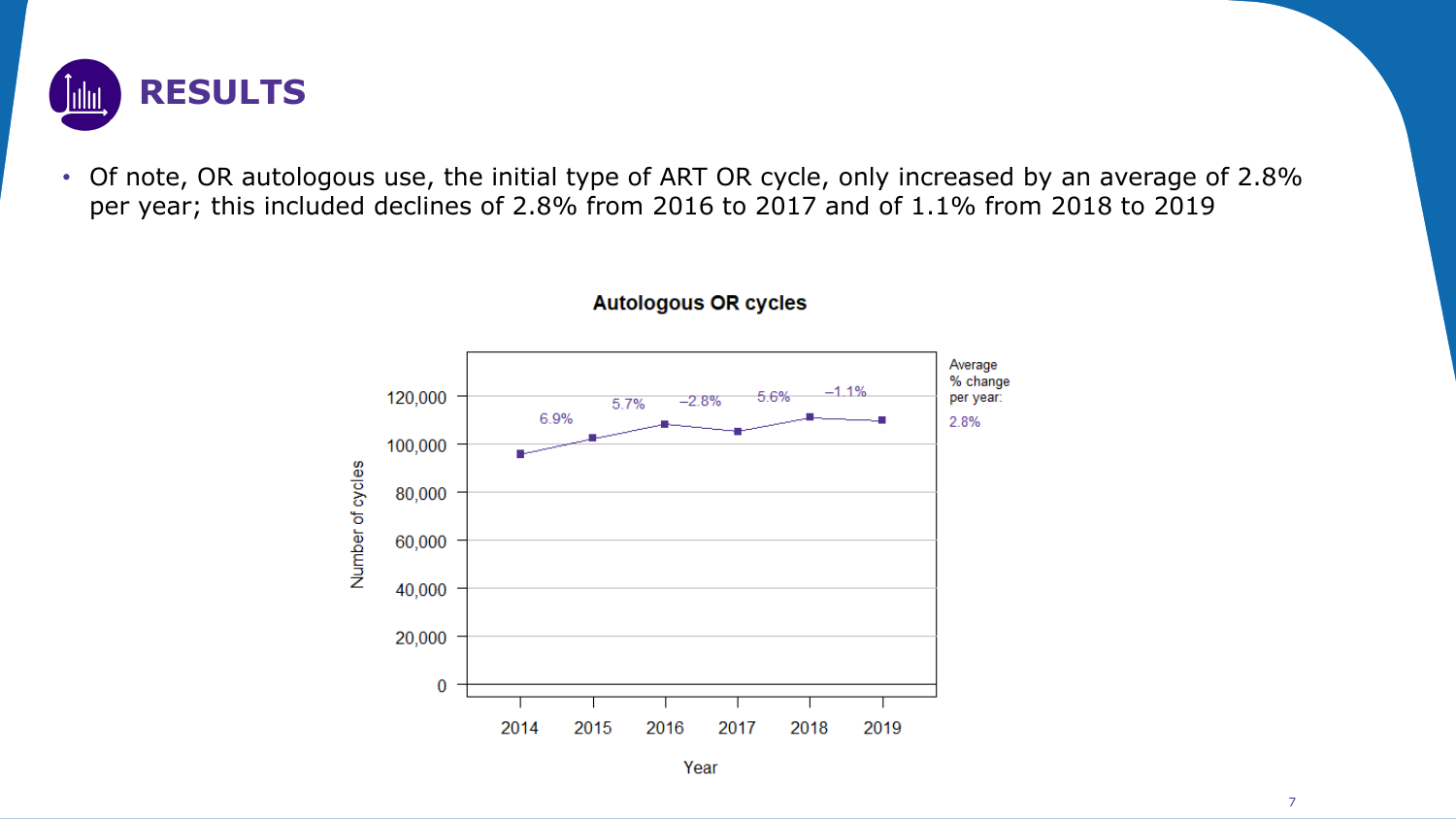

• Cycles with the largest increases: donor oocyte banking increased by an average of 31.0% per year from 2016 to 2019



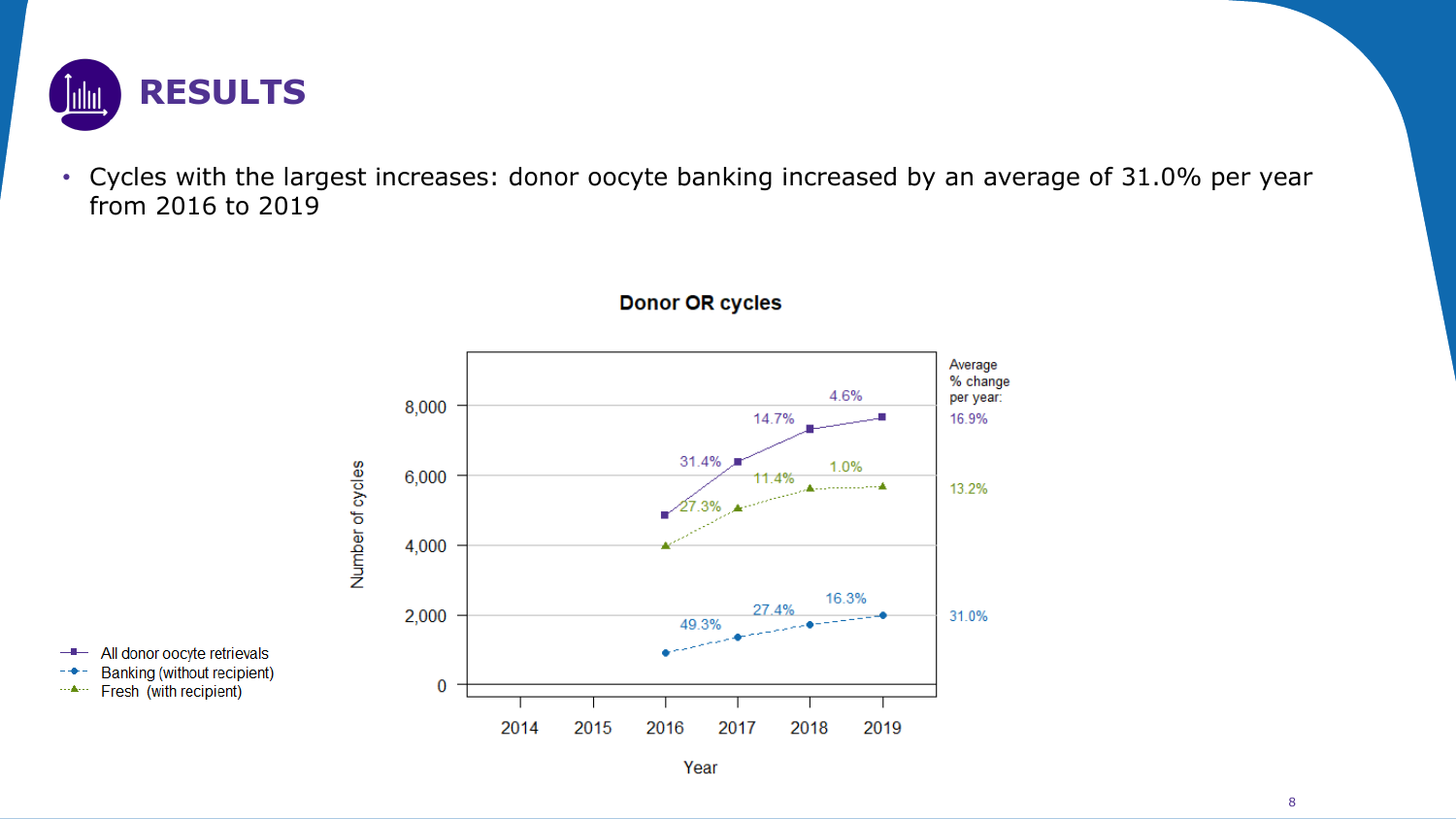

 $-$  -0-

بتهيب

- Cycles with the largest increases: autologous OR for fertility preservation increased by an average of 18.2% per year from 2014 to 2019
- From 2018 to 2019, large increases of 41.3% and 24.2% were seen in embryo and oocyte preservation utilization, respectively



#### Autologous OR cycles for fertility preservation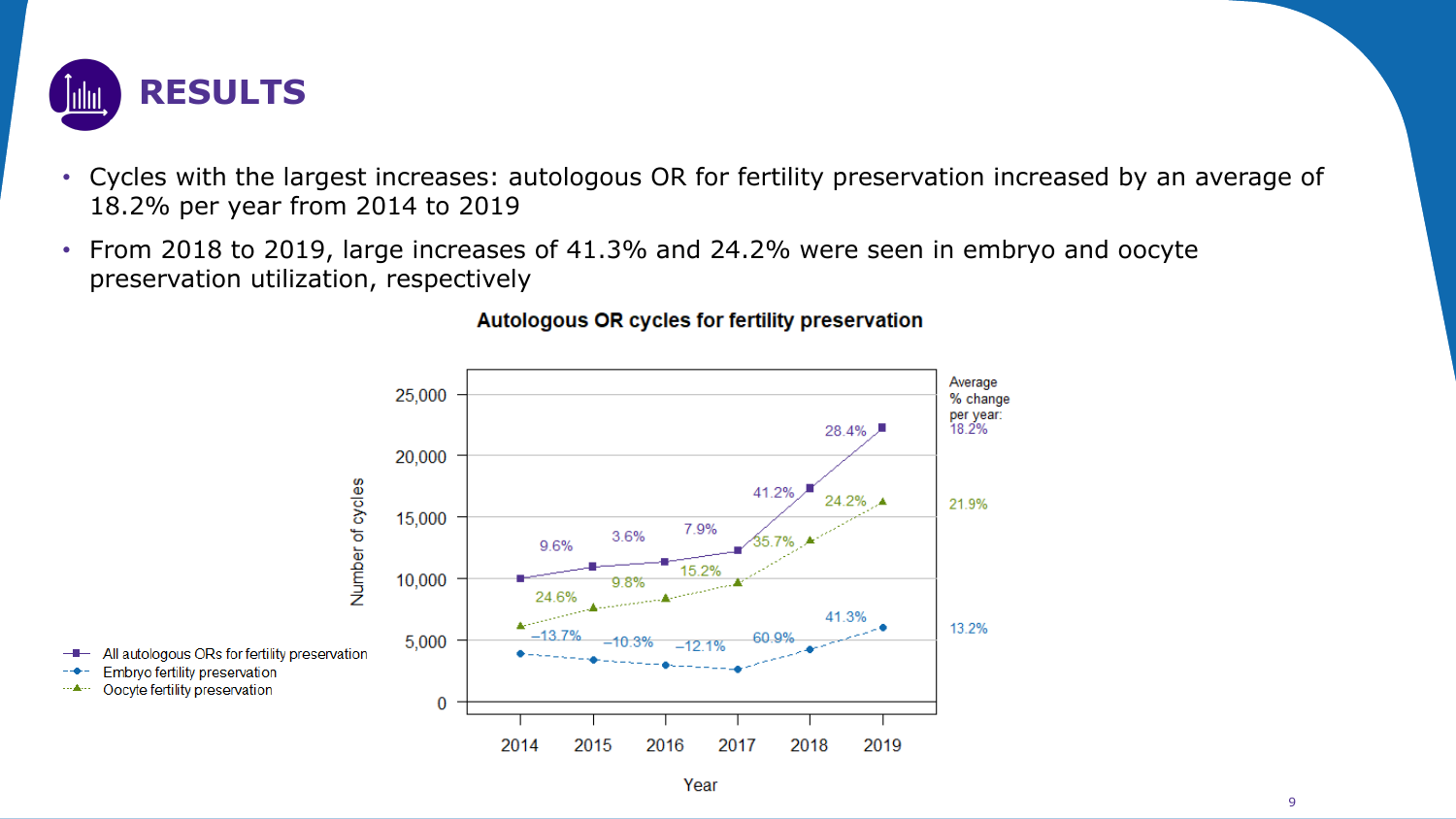

- Public registry data, such as those in the SART database, can help to detect important shifts in the clinical landscape as described here
- Better understanding of the ART landscape and of the evolution of the ART cycle concept can help to guide policy discussions related to utilization management, which is important for fertility access and coverage decision making